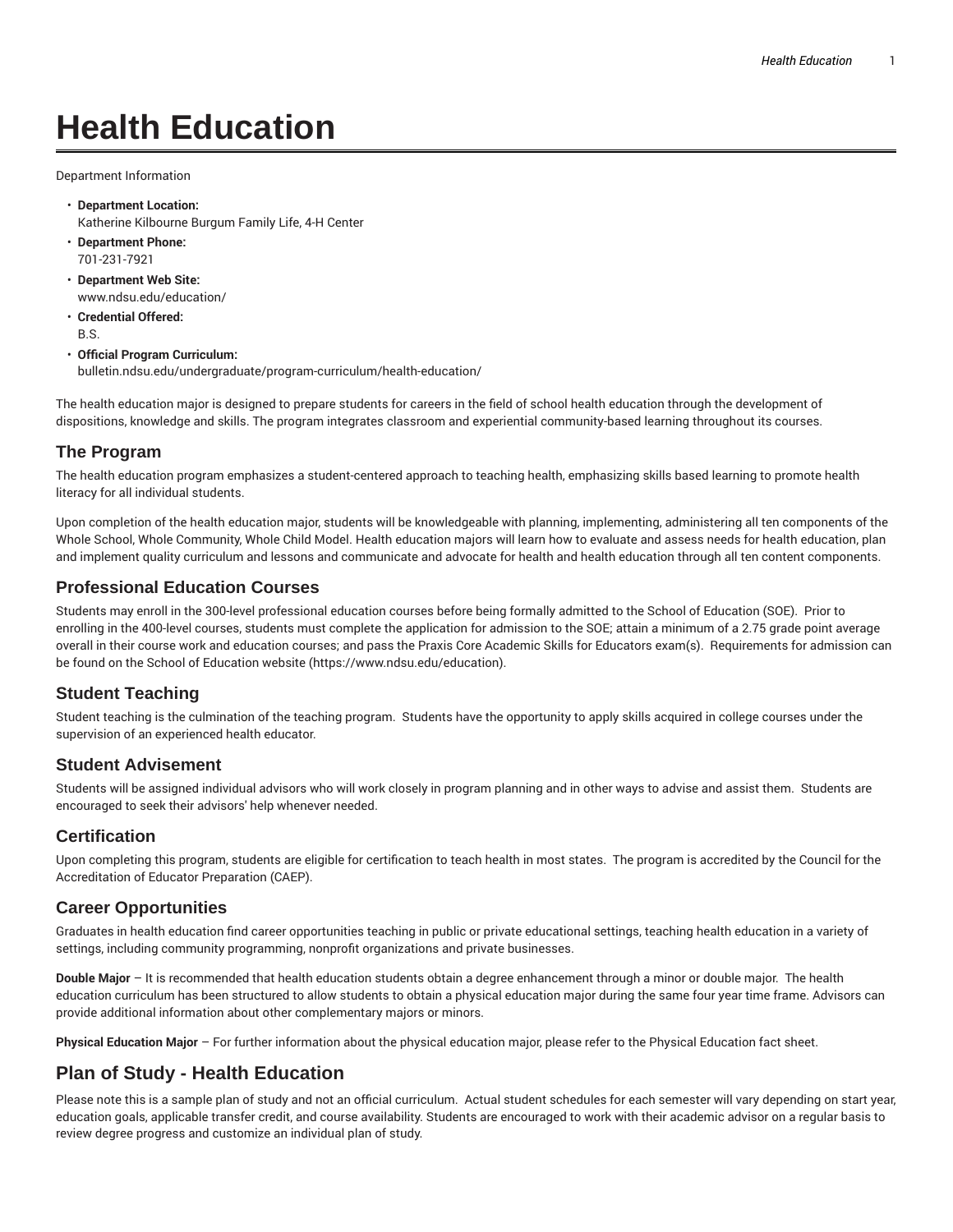#### 2 *Health Education*

| <b>First Year</b>                        |                       |                                                                                                |                |
|------------------------------------------|-----------------------|------------------------------------------------------------------------------------------------|----------------|
| Fall                                     | <b>Credits Spring</b> |                                                                                                | <b>Credits</b> |
| <b>ENGL 110</b>                          |                       | 4 COMM 110                                                                                     | 3              |
| <b>HNES 110</b> <sup>*</sup>             |                       | 3 HNES 217*                                                                                    | 3              |
| Humanities/Fine Arts                     |                       | 3 ENGL 120                                                                                     | 3              |
| <b>PSYC 111</b>                          |                       | 3 Science/Tech                                                                                 | 3              |
| Quantitative Reasoning                   |                       | 3 Elective                                                                                     | 3              |
|                                          | 16                    |                                                                                                | 15             |
| <b>Second Year</b>                       |                       |                                                                                                |                |
| Fall                                     | <b>Credits Spring</b> |                                                                                                | <b>Credits</b> |
| <b>EDUC 321</b>                          |                       | 3 HNES 200 or 250 <sup>HNES 200</sup> requires a<br>grade of B, HNES 250 requires a grade of C | 3              |
| <b>EDUC 322</b>                          |                       | 3 HNES 341                                                                                     | 3              |
| Humanities/Fine Arts                     |                       | 3 PSYC 210 <sup>**</sup>                                                                       | 3              |
| Science/Tech w/ Lab                      |                       | 4 PSYC 250 or HDFS 230                                                                         | 3              |
| Electives                                |                       | 3 Elective                                                                                     | 3              |
| Complete Core Academic Skills<br>Exam    |                       | Apply to the School of Education                                                               |                |
|                                          | 16                    |                                                                                                | 15             |
| <b>Third Year</b>                        |                       |                                                                                                |                |
| Fall                                     | <b>Credits Spring</b> |                                                                                                | <b>Credits</b> |
| <b>HNES 367*</b>                         |                       | 3 EDUC 489                                                                                     | 3              |
| PSYC 212**                               |                       | 3 HNES 345                                                                                     | 3              |
| Science/Tech                             |                       | 3 EDUC 451                                                                                     | 3              |
| Electives                                |                       | 6 Upper Division Writing                                                                       | 3              |
|                                          |                       | Electives                                                                                      | 3              |
|                                          | 15                    |                                                                                                | 15             |
| <b>Fourth Year</b>                       |                       |                                                                                                |                |
| Fall                                     | <b>Credits Spring</b> |                                                                                                | <b>Credits</b> |
| EDUC 481 (Health Section) <sup>**</sup>  |                       | 3 EDUC 485                                                                                     | 1              |
| <b>EDUC 486</b>                          |                       | 3 EDUC 487                                                                                     | $9\,$          |
| Electives                                |                       | 9 EDUC 488                                                                                     | $\sqrt{3}$     |
| Apply for Student Teaching               |                       |                                                                                                |                |
| Complete PLT (grades 7-12) Exam          |                       |                                                                                                |                |
| Complete Subject Area Assessment<br>Exam |                       |                                                                                                |                |
|                                          | 15                    |                                                                                                | 13             |

Total Credits: 120

\* Students must earn a "B" or better in all courses identified with an asterisk (\*).

\*\* Students must earn a grade of "C" or better in all course identified with a double asterisk (\*\*).

+ Global Perspectives and Diversity requirements can be obtained through careful selection of Humanities/Fine Arts and/or Science/Technology categories.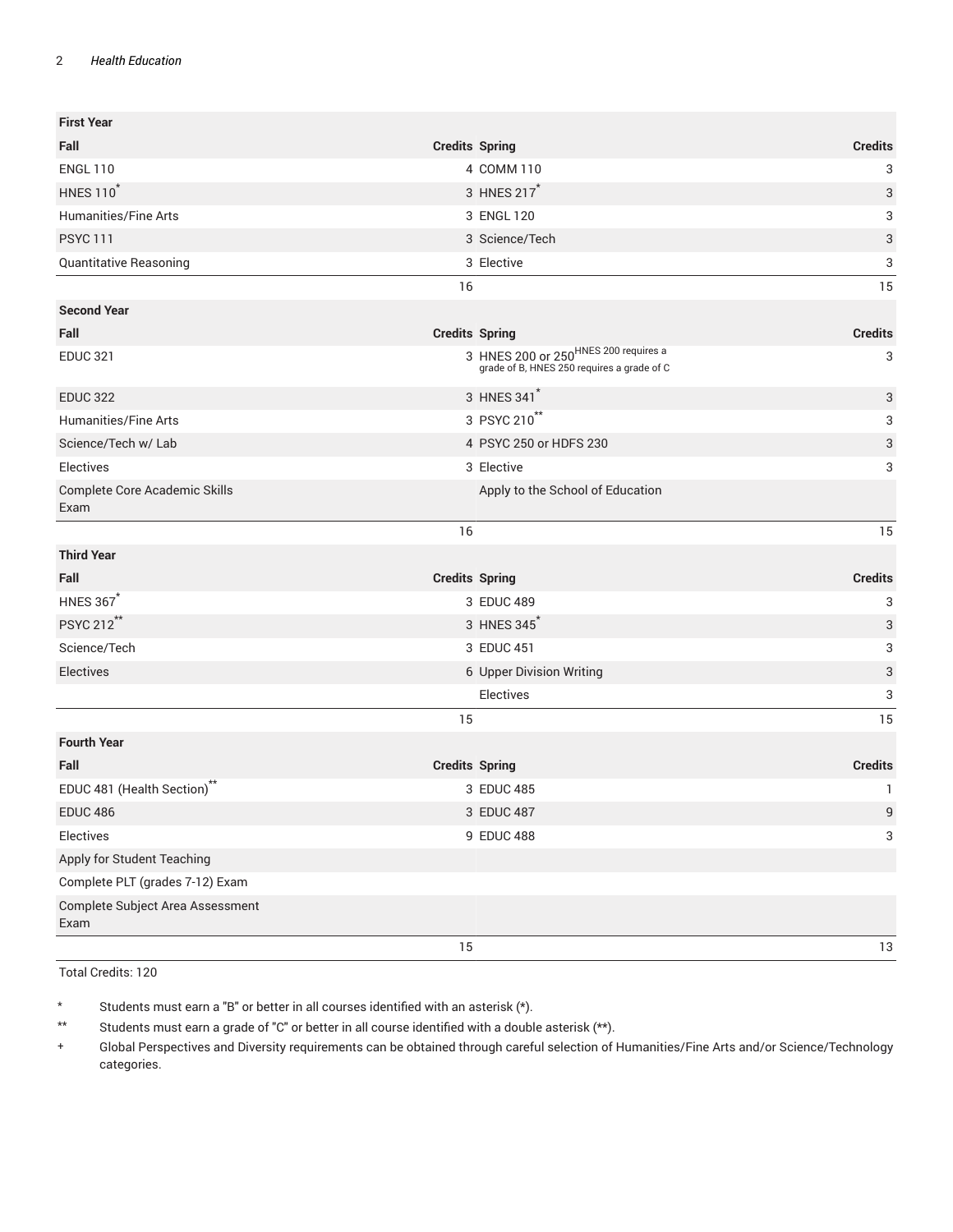# **Plan of Study - Health Education & Physical Education Double Major**

Please note this is a sample plan of study and not an official curriculum. Actual student schedules for each semester will vary depending on start year, education goals, applicable transfer credit, and course availability. Students are encouraged to work with their academic advisor on a regular basis to review degree progress and customize an individual plan of study.

| <b>First Year</b>                     |                                                                                                       |                |
|---------------------------------------|-------------------------------------------------------------------------------------------------------|----------------|
| Fall                                  | <b>Credits Spring</b>                                                                                 | <b>Credits</b> |
| <b>ENGL 110</b>                       | 4 COMM 110                                                                                            | 3              |
| <b>HNES 110<sup>*</sup></b>           | 3 ENGL 120                                                                                            | 3              |
| <b>HNES 255<sup>*</sup></b>           | 3 Science/Tech w/ Lab                                                                                 | 4              |
| <b>PSYC 111</b>                       | 3 Quantitative Reasoning                                                                              | 3              |
| Science/Tech                          | 3 Humanities/Fine Arts                                                                                | 3              |
|                                       | 16                                                                                                    | 16             |
| <b>Second Year</b>                    |                                                                                                       |                |
| Fall                                  | <b>Credits Spring</b>                                                                                 | <b>Credits</b> |
| <b>EDUC 321</b>                       | 3 HNES 200 or 250 (HNES 200<br>requires a grade of B, HNES 250<br>requires a grade of C) <sup>*</sup> | 3              |
| <b>EDUC 322</b>                       | 3 HNES 217*                                                                                           | 3              |
| <b>HNES 211</b>                       | 1 HNES 257                                                                                            | 3              |
| <b>HNES 254</b>                       | 3 HNES 341                                                                                            | 3              |
| <b>HNES 256</b> <sup>*</sup>          | 3 PSYC 210***                                                                                         | 3              |
| <b>Humanities/Fine Arts</b>           | 3 Science/Tech                                                                                        | 3              |
| Complete Core Academic Skills<br>Exam | Apply to the School of Education                                                                      |                |
|                                       | 16                                                                                                    | 18             |
| <b>Third Year</b>                     |                                                                                                       |                |
| Fall                                  | <b>Credits Spring</b>                                                                                 | <b>Credits</b> |
| <b>HNES 301**</b>                     | 3 EDUC 489                                                                                            | 3              |
| <b>HNES 336**</b>                     | 3 HNES 345                                                                                            | 3              |
| <b>HNES 367**</b>                     | 3 HNES 350                                                                                            | 3              |
| PSYC 212***                           | 3 HNES 353                                                                                            | 3              |
| EDUC 451 (PE section) <sup>*</sup>    | 3 Upper Division Writing                                                                              | 3              |
|                                       | 15                                                                                                    | 15             |
| <b>Fourth Year</b>                    |                                                                                                       |                |
| Fall                                  | <b>Credits Spring</b>                                                                                 | <b>Credits</b> |
| EDUC 481 (Health Section)***          | 3 EDUC 485                                                                                            | 1              |
| EDUC 481 (PE Section)***              | 3 EDUC 487                                                                                            | 9              |
| <b>EDUC 486</b>                       | 3 EDUC 488                                                                                            | 3              |
| <b>HNES 461</b> *                     | 3                                                                                                     |                |
| PSYC 250 or HDFS 230                  | 3                                                                                                     |                |
| Apply for Student Teaching            |                                                                                                       |                |
|                                       |                                                                                                       |                |

Complete PLT (grades K-12) Exam